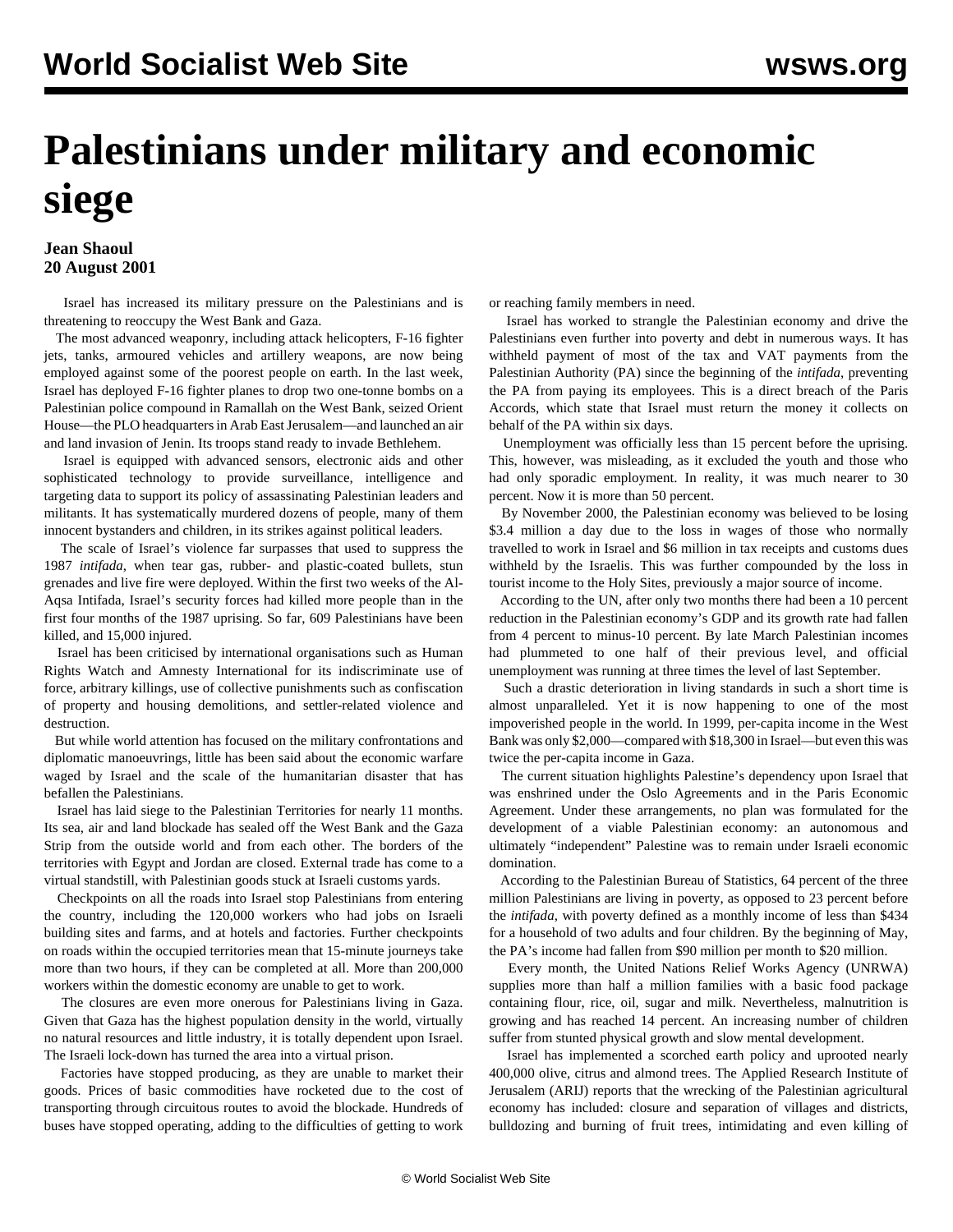herdsman to prevent them from reaching their fields, destroying agricultural crops and equipment, closing the fishing harbour and limiting the movements of fishermen, and drastically reducing animal and dairy production.

 Dr. Azzem Tbeleh, PA deputy minister of agriculture, told *Globes* business magazine that the actions of the security forces and settlers had by May caused more than \$300 million worth of damage to Palestinian agriculture.

 The closures, blockades and curfews have had a devastating impact on all aspects of social life, including health and education. Each and every trip is fraught with risks. Cars and lorries are detained and searched. When a Palestinian leaves home, there is no certainty that he or she will return when expected.

 In practice, the closures fall hardest on the most vulnerable: the old, the young and the sick. The closures have taken a massive toll on people's lives and health, in contravention of international law, including the 1949 Fourth Geneva Convention.

 Article 17 states: "The parties to the conflict shall endeavour to include local agreements for the removal from besieged and encircled areas of wounded, sick, infirm and aged persons, children and maternity cases, and for the passage of all religious, medical personnel and medical equipment on their way to such areas."

 Seventeen Palestinians seeking medical treatment have died since last September because of delays at Israeli checkpoints. And this is only part of a far larger picture, since more than 70 percent of the Palestinian population live in rural areas that provide nothing more than the most basic medical services.

 Palestinians are not allowed into East Jerusalem, the very heart of the West Bank. Israel has in effect divided the West Bank into two cantons, splitting up families and denying them access to secondary and tertiary medical care. This particularly affects emergencies and births, as even ambulances have been stopped at gunpoint.

 Just a few examples show the appalling consequences of this violation of basic human rights.

 Heavily pregnant women have been forced to walk for miles to circumvent road blocks so as to receive treatment and deliver their babies. UNRWA reports a 58 percent increase in the number of stillbirths and four cases of childbirth occurring at military checkpoints. The Union of Palestinian Medical Relief Committees report a 100 percent increase in home deliveries. UNRWA also reports a decrease in preventative services, including a 52 percent decrease in women attending postnatal care.

 Both organisations say they are unable to carry out vaccination programmes on any consistent basis. Attendance fell 12 percent in the first four months of the *intifada*, leading to even greater health care problems in the future.

 People requiring ongoing treatment, for example for kidney failure or cancer, must endure long queues for hours on end at Israeli checkpoints. The closure of international borders has prevented Palestinians from receiving specialised medical attention abroad in at least 90 cases.

 Even if people are lucky enough to be given permits to travel abroad for medical treatment, that is not the end of the story. Sixty-four-year-old Fatima Sharafi died at the Rafah border crossing in the Gaza Strip. She was returning from treatment at Egpyt's Nasser Hospital but was fatally delayed for several days at the border as she tried to re-enter Gaza to return home.

 There have been at least 164 incidents where access has been denied to Palestinian Red Crescent Society (PRCS) ambulances. There are numerous PRCS reports of direct Israeli attacks on medical personnel. To cite but one example, last January four PRCS medics were intercepted at an Israeli checkpoint, forced out of their vehicle, stripped, searched and beaten for over four hours.

There is also the mental and emotional damage created by the ever-

present climate of violence and fear. On most days, Israeli warplanes and helicopters circle overhead, setting everyone's nerves on edge as they await the next attack.

 Dr. Eyad Sarraj, head of Gaza Community Mental Health programme, said, "Every single person in Gaza is traumatised, including myself. The most traumatised are the children. They have lost their world of security. They live in a cage with no roof and receive trauma from the sky and from the eyes of their parents. Some people are in a state of panic. Every family has at least one member who is a bed wetter. Even those who are 14 or 15 are afflicted. Children cope with trauma by acting it out, writing about it, painting pictures of what they have seen."

 The confrontation with Israel "becomes a horrific game" which they play out by demonstrating and throwing stones. They die, "but they have no concept of death," he observed.

 A UNRWA staff member said that he knew of at least one child, a 10-year-old girl, who was prepared to die in a demonstration so that the family would receive financial aid. A doctor who worked in a clinic said he saw a large number of cases of stress, depression, high blood pressure and sexual impotence.

 The closures and blockades have severely affected the educational system. More than half of Palestine's population is aged below 16, but hundreds of schools and other educational institutions have closed or been able to function only intermittently. Teachers and students are unable to reach their schools. Starved of funds by Israel, the PA does not have the money to pay salaries.

 Schools in the areas partially or fully controlled by Israel have been targeted by the security forces and dozens of students and teachers have been killed or injured. *News from Within* reports a number of incidents. One school was surrounded and attacked more than 20 times by bullets and tear gas. The Israeli army converted a number of schools into military bases, issuing decrees that closed the schools indefinitely. Last December, it surrounded the al-Sharageh school for girls near Tulkarm and opened fire, injuring tens of students. It did the same to Sadeh al Hartheyeh school, near Jenin.

 The youth are being denied a proper education under conditions where schooling is effectively part-time, if it takes place at all. The situation is particularly affecting the most vulnerable children, the handicapped.

 Geraldine Shawa, head of the Atfaluna Society for Deaf Children, revealed that many who attend the organisation's schools are not only deeply disturbed, but also hungry. They must be fed, straining the Society's already slender resources. Furthermore, children from cashstrapped families cannot afford the fees for the school bus and the \$10 to \$15 a month for batteries for their hearing aids.

 Deaf children are often more traumatised than hearing children because the deaf do not understand what is happening. While they cannot hear the explosions, they can feel the vibrations and sense the tension. "Someone has to explain the situation to them by signing," she said. "Often this is left to their teachers."

 While the universities have largely remained opened, students who do not live near the university are frequently absent and classes have been cancelled, causing loss of time and money to the students. The academic year has been extended in an attempt to help some complete their studies.

 Students have been a particular target of the occupation forces, with frequent attacks and arrests on the roads and at the checkpoints. Students at Bethlehem University coming from the south of the West Bank faced such frequent harassment at the hands of the armed forces that they could not longer attend classes.

 The numbers of settlements and settlers continue to increase in defiance of international law.

 According to Peace Now, the number of settlers increased by 53 percent since the 1993 Oslo Accords and now number more than 200,000. This excludes a similar number of settlers in the neighbourhoods of East